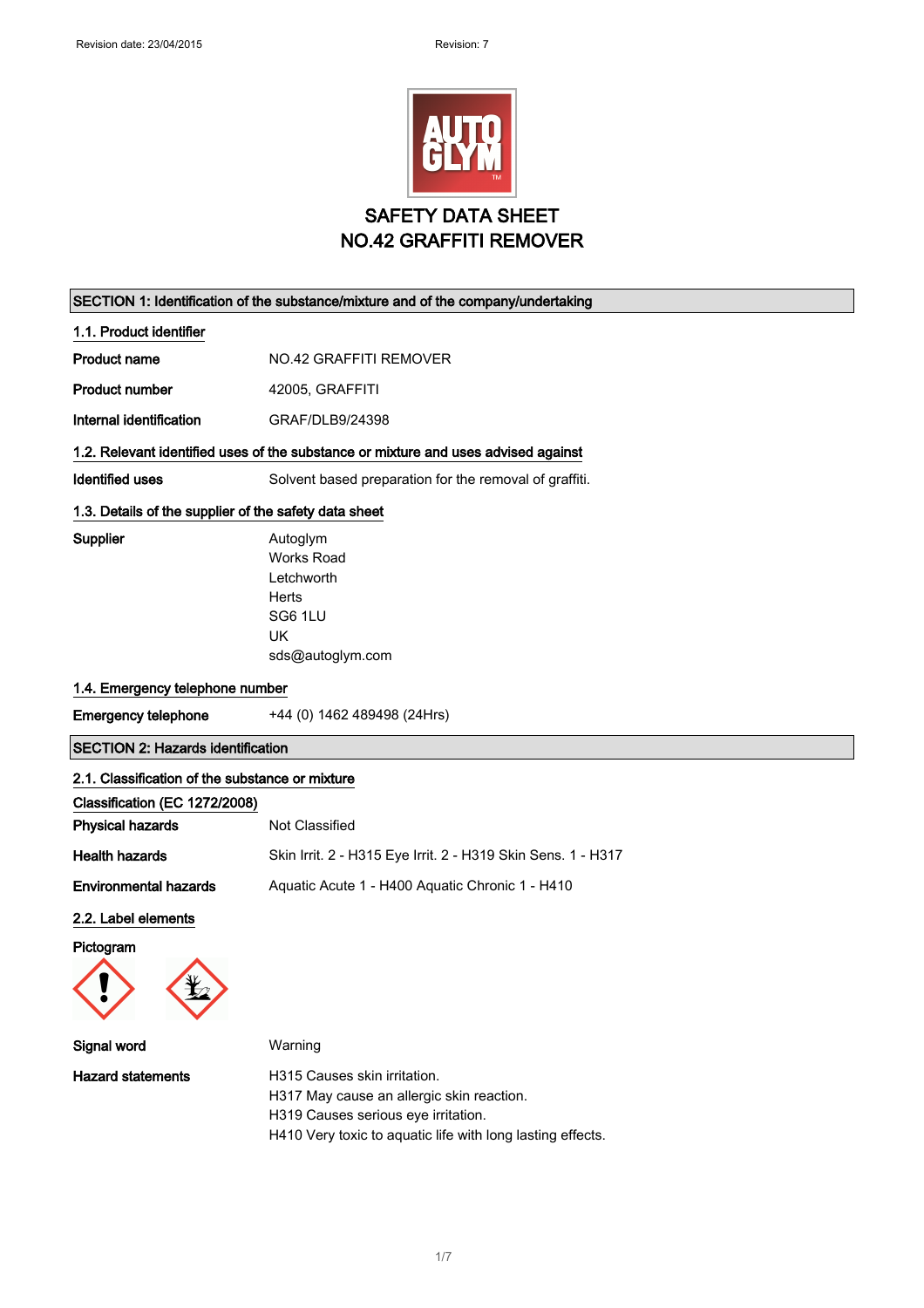| <b>Precautionary statements</b>           | P273 Avoid release to the environment.<br>P391 Collect spillage.<br>P302+P352 IF ON SKIN: Wash with plenty of water.<br>P333+P313 If skin irritation or rash occurs: Get medical advice/attention.<br>P305+P351+P338 IF IN EYES: Rinse cautiously with water for several minutes. Remove<br>contact lenses, if present and easy to do. Continue rinsing.<br>P337+P313 If eye irritation persists: Get medical advice/ attention. |
|-------------------------------------------|----------------------------------------------------------------------------------------------------------------------------------------------------------------------------------------------------------------------------------------------------------------------------------------------------------------------------------------------------------------------------------------------------------------------------------|
| Contains                                  | Orange Terpenes, Docusate Sodium                                                                                                                                                                                                                                                                                                                                                                                                 |
| Detergent labelling                       | $5 - 5 < 15\%$ anionic surfactants, $5 - 5 < 15\%$ non-ionic surfactants                                                                                                                                                                                                                                                                                                                                                         |
| Supplementary precautionary<br>statements | P501 Dispose of contents/ container in accordance with national regulations.                                                                                                                                                                                                                                                                                                                                                     |

# $\frac{2.3. \text{ Other hazards}}{\text{SECTION 3: Comp}}$

| <b>SECTION 3: Composition/information on ingredients</b>                                                                                   |                          |                                                      |
|--------------------------------------------------------------------------------------------------------------------------------------------|--------------------------|------------------------------------------------------|
| 3.2. Mixtures                                                                                                                              |                          |                                                      |
| <b>Orange Terpenes</b>                                                                                                                     |                          | 30-60%                                               |
| CAS number: 5989-27-5                                                                                                                      | EC number: 227-813-5     | REACH registration number: 01-<br>2119529223-47-XXXX |
| M factor (Acute) = $1$                                                                                                                     | M factor (Chronic) = $1$ |                                                      |
| Classification<br>Flam. Liq. 3 - H226<br>Skin Irrit. 2 - H315<br>Skin Sens. 1 - H317<br>Aquatic Acute 1 - H400<br>Aquatic Chronic 1 - H410 |                          |                                                      |
| Docusate Sodium                                                                                                                            |                          | 5-10%                                                |
| CAS number: 577-11-7                                                                                                                       | EC number: 209-406-4     | REACH registration number: 01-<br>2119491296-29-XXXX |
| Classification<br>Skin Irrit. 2 - H315<br>Eye Dam. 1 - H318                                                                                |                          |                                                      |

The Full Text for all R-Phrases and Hazard Statements are Displayed in Section 16.

| <b>SECTION 4: First aid measures</b><br>4.1. Description of first aid measures |                                                                                                                                                                                              |
|--------------------------------------------------------------------------------|----------------------------------------------------------------------------------------------------------------------------------------------------------------------------------------------|
|                                                                                |                                                                                                                                                                                              |
| Ingestion                                                                      | Do not induce vomiting. If vomiting occurs, the head should be kept low so that vomit does not<br>enter the lungs. Get medical attention immediately.                                        |
| <b>Skin contact</b>                                                            | Wash skin thoroughly with soap and water or use an approved skin cleanser.                                                                                                                   |
| Eye contact                                                                    | Rinse cautiously with water for several minutes. Remove contact lenses, if present and easy<br>to do. Continue rinsing. Continue to rinse for at least 15 minutes and get medical attention. |

## 4.2. Most important symptoms and effects, both acute and delayed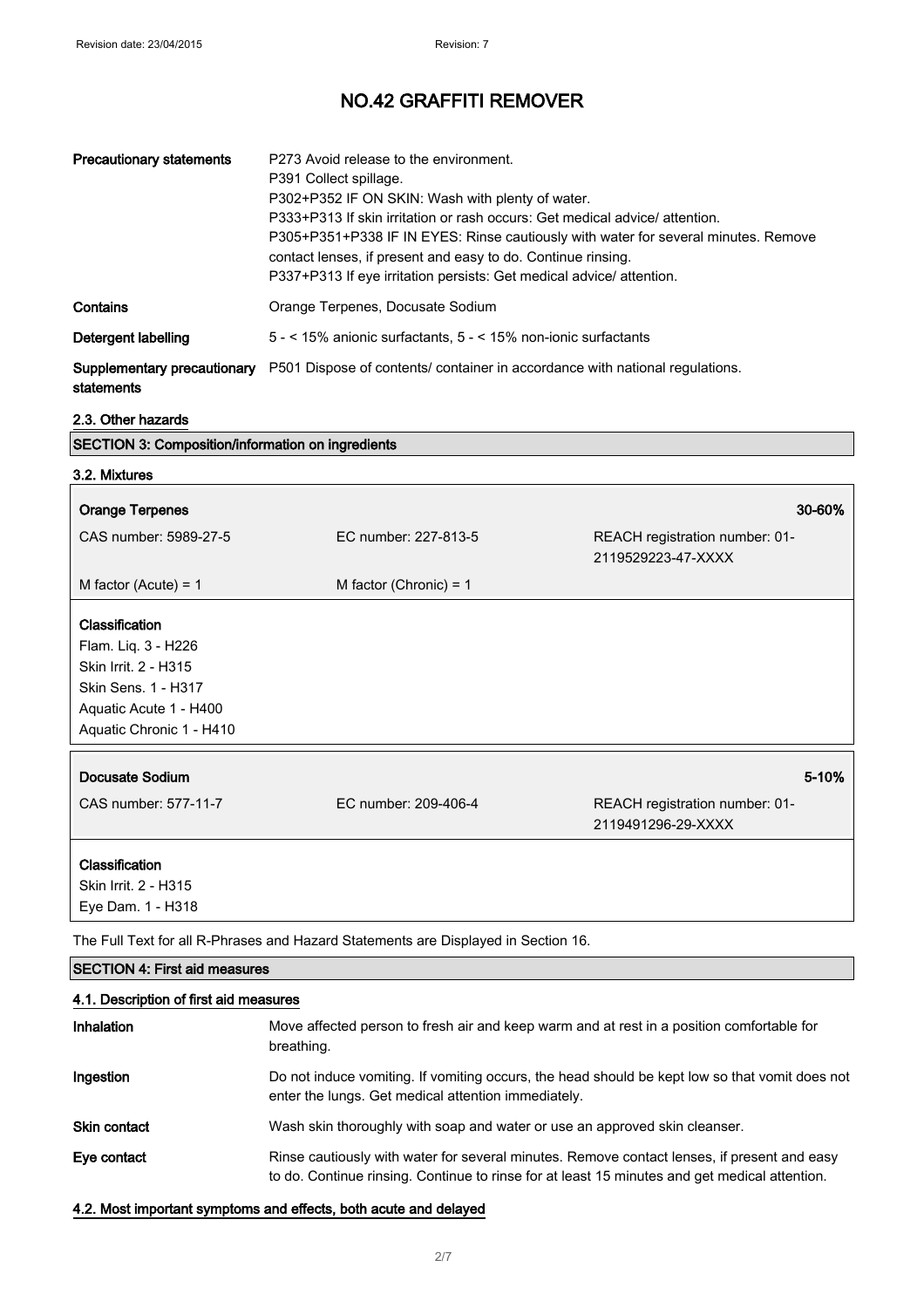| Inhalation                                                 | The product contains organic solvents. Vapours may cause drowsiness and dizziness. May<br>cause damage to mucous membranes in nose, throat, lungs and bronchial system.                                         |
|------------------------------------------------------------|-----------------------------------------------------------------------------------------------------------------------------------------------------------------------------------------------------------------|
| Ingestion                                                  | Aspiration hazard if swallowed. Entry into the lungs following ingestion or vomiting may cause<br>chemical pneumonitis. May cause discomfort. Nausea, vomiting. Diarrhoea.                                      |
| <b>Skin contact</b>                                        | Prolonged contact may cause redness, irritation and dry skin.                                                                                                                                                   |
| Eye contact                                                | Irritation of eyes and mucous membranes.                                                                                                                                                                        |
|                                                            | 4.3. Indication of any immediate medical attention and special treatment needed                                                                                                                                 |
| <b>Specific treatments</b>                                 | Treat symptomatically.                                                                                                                                                                                          |
| <b>SECTION 5: Firefighting measures</b>                    |                                                                                                                                                                                                                 |
| 5.1. Extinguishing media                                   |                                                                                                                                                                                                                 |
| Suitable extinguishing media                               | Use fire-extinguishing media suitable for the surrounding fire.                                                                                                                                                 |
| Unsuitable extinguishing<br>media                          | Water spray, fog or mist.                                                                                                                                                                                       |
| 5.2. Special hazards arising from the substance or mixture |                                                                                                                                                                                                                 |
| <b>Hazardous combustion</b><br>products                    | Thermal decomposition or combustion products may include the following substances: Toxic<br>gases or vapours. Carbon dioxide (CO2). Carbon monoxide (CO).                                                       |
| 5.3. Advice for firefighters                               |                                                                                                                                                                                                                 |
| Protective actions during<br>firefighting                  | Do not use water jet as an extinguisher, as this will spread the fire. Keep upwind to avoid<br>inhalation of gases, vapours, fumes and smoke.                                                                   |
| Special protective equipment<br>for firefighters           | Wear positive-pressure self-contained breathing apparatus (SCBA) and appropriate protective<br>clothing.                                                                                                        |
| <b>SECTION 6: Accidental release measures</b>              |                                                                                                                                                                                                                 |
|                                                            | 6.1. Personal precautions, protective equipment and emergency procedures                                                                                                                                        |
| <b>Personal precautions</b>                                | Avoid contact with skin, eyes and clothing. No smoking, sparks, flames or other sources of<br>ignition near spillage. Avoid inhalation of vapours.                                                              |
| 6.2. Environmental precautions                             |                                                                                                                                                                                                                 |
| <b>Environmental precautions</b>                           | Do not allow to enter drainage system, surface or ground water.<br>Prevent material from reaching sewage system, holes and cellars.                                                                             |
| 6.3. Methods and material for containment and cleaning up  |                                                                                                                                                                                                                 |
| Methods for cleaning up                                    | Absorb small quantities with paper towels and evaporate in a safe place. Absorb spillage with<br>non-combustible, absorbent material. No smoking, sparks, flames or other sources of ignition<br>near spillage. |
| 6.4. Reference to other sections                           |                                                                                                                                                                                                                 |
| Reference to other sections                                | For personal protection, see Section 8.                                                                                                                                                                         |
| <b>SECTION 7: Handling and storage</b>                     |                                                                                                                                                                                                                 |
| 7.1. Precautions for safe handling                         |                                                                                                                                                                                                                 |
| <b>Usage precautions</b>                                   | For personal protection, see Section 8.                                                                                                                                                                         |
| Advice on general<br>occupational hygiene                  | Do not eat, drink or smoke when using this product. Provide eyewash station. Wash hands<br>thoroughly after handling.                                                                                           |

7.2. Conditions for safe storage, including any incompatibilities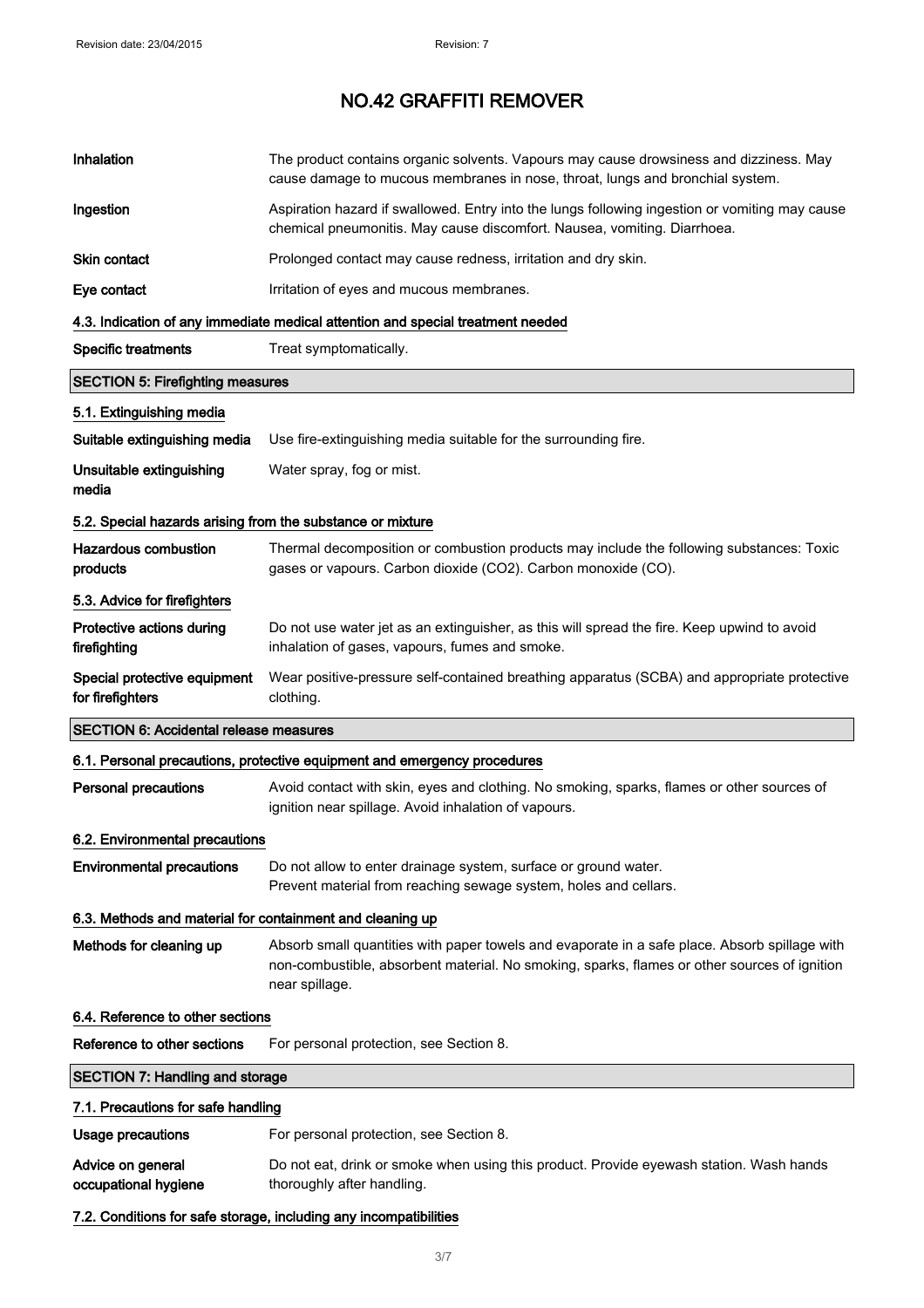## Storage precautions Store at room temperature. Store in accordance with local regulations.

# 7.3. Specific end use(s)

| <b>SECTION 8: Exposure Controls/personal protection</b> |                                                                                                                             |
|---------------------------------------------------------|-----------------------------------------------------------------------------------------------------------------------------|
| 8.1. Control parameters                                 |                                                                                                                             |
| 8.2. Exposure controls                                  |                                                                                                                             |
| Protective equipment                                    |                                                                                                                             |
| Appropriate engineering<br>controls                     | Avoid inhalation of vapours.                                                                                                |
| Eye/face protection                                     | Wear eye protection.                                                                                                        |
| Hand protection                                         | Wear protective gloves. The breakthrough time for any glove material may be different for<br>different glove manufacturers. |
| Hygiene measures                                        | Wash hands thoroughly after handling. Do not eat, drink or smoke when using this product.                                   |

# SECTION 9: Physical and Chemical Properties

| 9.1. Information on basic physical and chemical properties |                           |
|------------------------------------------------------------|---------------------------|
| Appearance                                                 | Liquid.                   |
| Colour                                                     | Yellow.                   |
| Odour                                                      | Citrus.                   |
| pH                                                         | Not applicable.           |
| <b>Melting point</b>                                       | No information available. |
| Initial boiling point and range                            | No information available. |
| Flash point                                                | Not applicable.           |
| <b>Evaporation rate</b>                                    | No information available. |
| <b>Evaporation factor</b>                                  | No information available. |
| Flammability (solid, gas)                                  | No information available. |
| Upper/lower flammability or<br>explosive limits            | No information available. |
| Other flammability                                         | No information available. |
| Vapour pressure                                            | No information available. |
| Vapour density                                             | No information available. |
| <b>Relative density</b>                                    | $~1$ 0.92                 |
| Solubility(ies)                                            | Insoluble in water.       |
| <b>Partition coefficient</b>                               | No information available. |
| Auto-ignition temperature                                  | No information available. |
| <b>Decomposition Temperature</b>                           | No information available. |
| <b>Viscosity</b>                                           | No information required.  |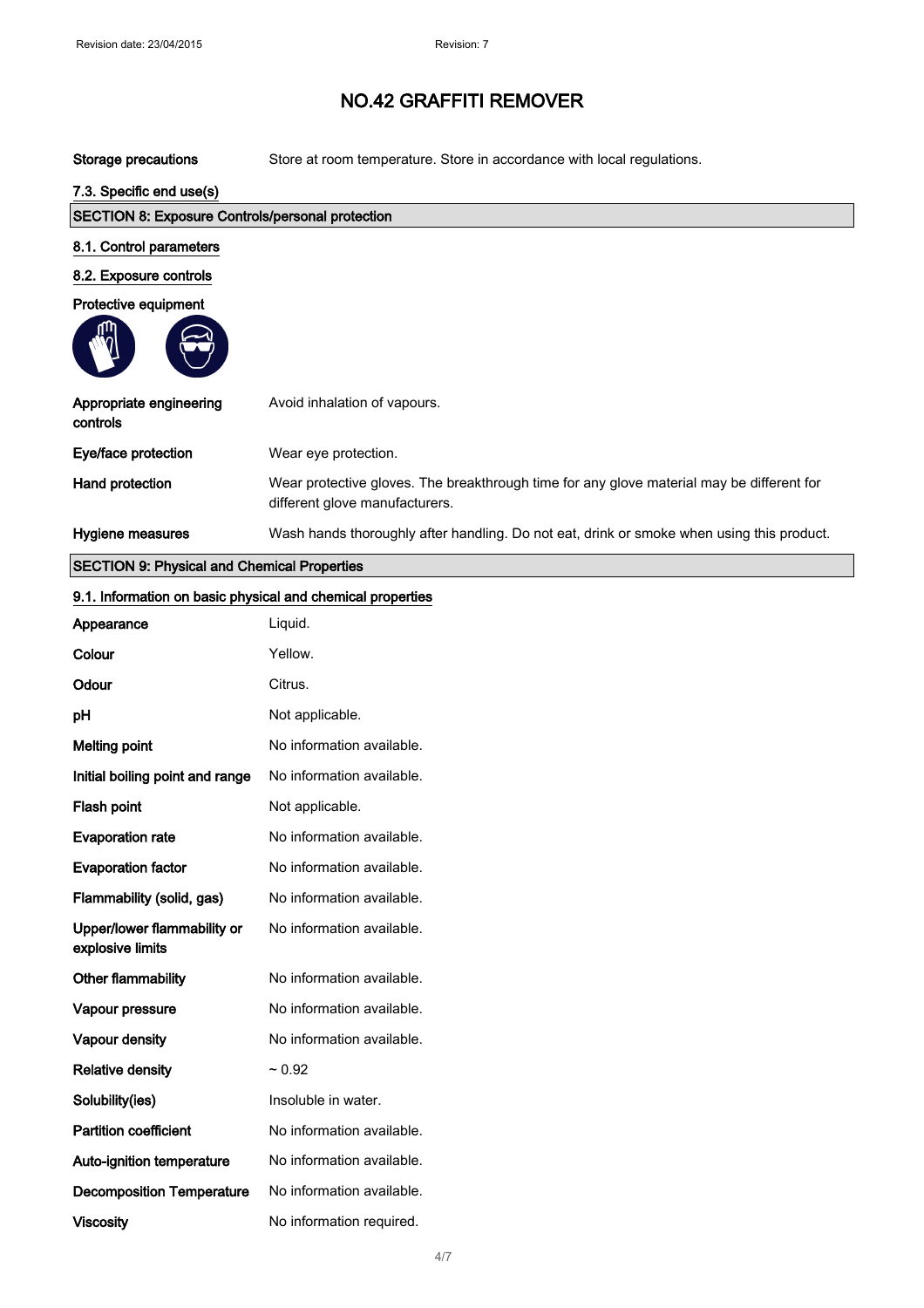| <b>Explosive properties</b>                  | No information available.                                                                                                               |  |
|----------------------------------------------|-----------------------------------------------------------------------------------------------------------------------------------------|--|
| <b>Oxidising properties</b>                  | Not determined.                                                                                                                         |  |
| 9.2. Other information                       |                                                                                                                                         |  |
| <b>SECTION 10: Stability and reactivity</b>  |                                                                                                                                         |  |
| 10.1. Reactivity                             |                                                                                                                                         |  |
| Reactivity                                   | There are no known reactivity hazards associated with this product.                                                                     |  |
| 10.2. Chemical stability                     |                                                                                                                                         |  |
| <b>Stability</b>                             | Stable at normal ambient temperatures and when used as recommended.                                                                     |  |
| 10.3. Possibility of hazardous reactions     |                                                                                                                                         |  |
| Possibility of hazardous<br>reactions        | Under normal conditions of storage and use, no hazardous reactions will occur.                                                          |  |
| 10.4. Conditions to avoid                    |                                                                                                                                         |  |
| <b>Conditions to avoid</b>                   | Avoid heat, flames and other sources of ignition.                                                                                       |  |
| 10.5. Incompatible materials                 |                                                                                                                                         |  |
| Materials to avoid                           | Avoid contact with the following materials: Strong acids. Strong oxidising agents.                                                      |  |
| 10.6. Hazardous decomposition products       |                                                                                                                                         |  |
| Hazardous decomposition<br>products          | None at ambient temperatures.                                                                                                           |  |
| <b>SECTION 11: Toxicological information</b> |                                                                                                                                         |  |
| 11.1. Information on toxicological effects   |                                                                                                                                         |  |
| <b>Aspiration hazard</b>                     |                                                                                                                                         |  |
| Aspiration hazard                            | May be harmful if swallowed and enters airways. Entry into the lungs following ingestion or<br>vomiting may cause chemical pneumonitis. |  |
| <b>SECTION 12: Ecological Information</b>    |                                                                                                                                         |  |
| 12.1. Toxicity                               |                                                                                                                                         |  |
| <b>Toxicity</b>                              | Not determined.                                                                                                                         |  |
| 12.2. Persistence and degradability          |                                                                                                                                         |  |
| Phototransformation                          | Not determined.                                                                                                                         |  |
| Stability (hydrolysis)                       | Not determined.                                                                                                                         |  |
| Biodegradation                               | Expected to be readily biodegradable.                                                                                                   |  |
| <b>Biological oxygen demand</b>              | Not determined.                                                                                                                         |  |
| 12.3. Bioaccumulative potential              |                                                                                                                                         |  |
| <b>Partition coefficient</b>                 | No information available.                                                                                                               |  |
| 12.4. Mobility in soil                       |                                                                                                                                         |  |
| 12.5. Results of PBT and vPvB assessment     |                                                                                                                                         |  |
| 12.6. Other adverse effects                  |                                                                                                                                         |  |
| <b>SECTION 13: Disposal considerations</b>   |                                                                                                                                         |  |
| 13.1. Waste treatment methods                |                                                                                                                                         |  |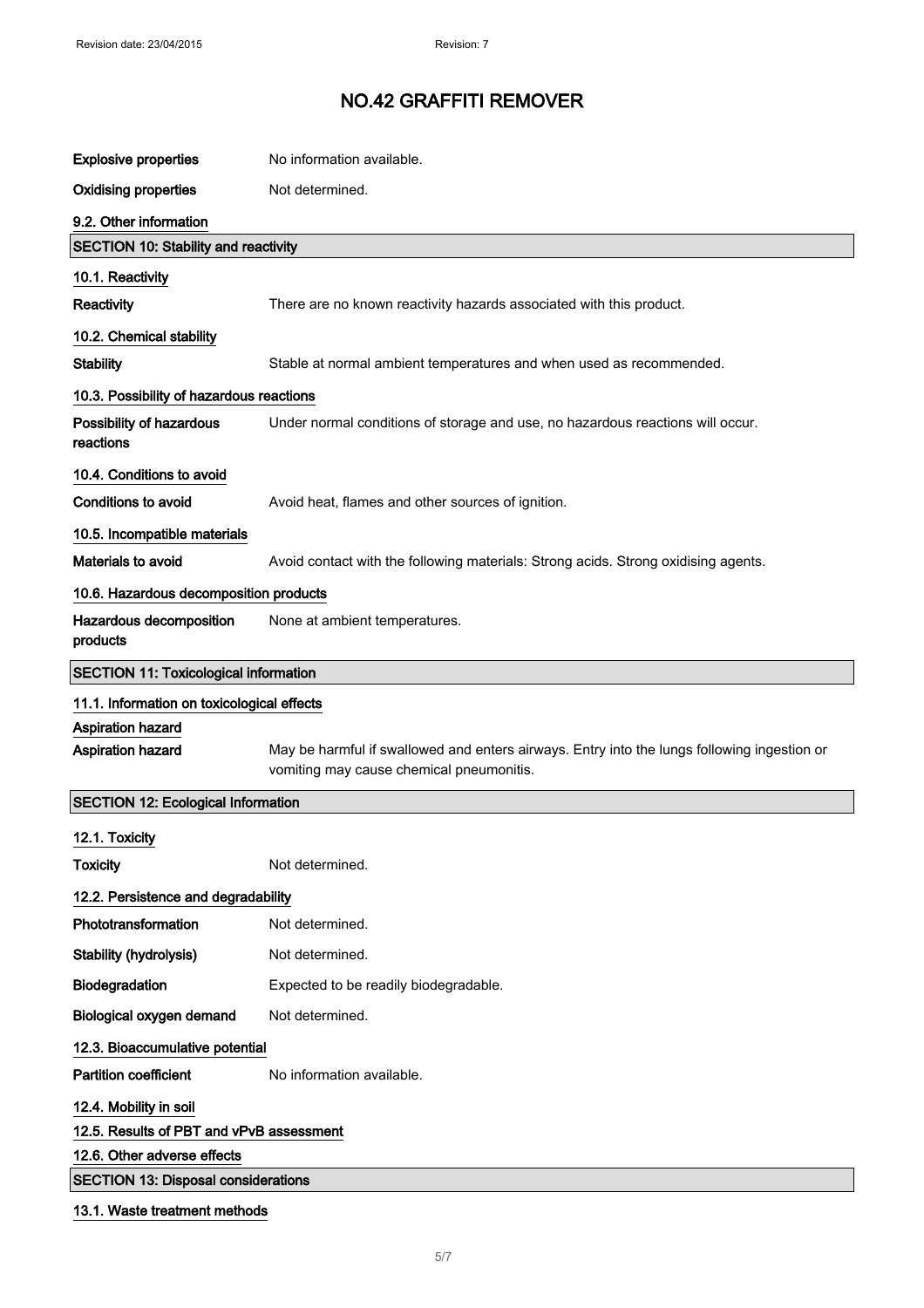| <b>General information</b>               | Waste, residues, empty containers, discarded work clothes and contaminated cleaning<br>materials should be collected in designated containers, labelled with their contents. |  |
|------------------------------------------|------------------------------------------------------------------------------------------------------------------------------------------------------------------------------|--|
| <b>Disposal methods</b>                  | Dispose of waste to licensed waste disposal site in accordance with the requirements of the<br>local Waste Disposal Authority.                                               |  |
| <b>SECTION 14: Transport information</b> |                                                                                                                                                                              |  |
| 14.1. UN number                          |                                                                                                                                                                              |  |
| UN No. (ADR/RID)                         | 3082                                                                                                                                                                         |  |
| UN No. (IMDG)                            | 3082                                                                                                                                                                         |  |
| UN No. (ICAO)                            | 3082                                                                                                                                                                         |  |
| UN No. (ADN)                             | 3082                                                                                                                                                                         |  |
| 14.2. UN proper shipping name            |                                                                                                                                                                              |  |
| Proper shipping name<br>(ADR/RID)        | ENVIRONMENTALLY HAZARDOUS SUBSTANCE, LIQUID, N.O.S. (CONTAINS Orange<br>Terpenes)                                                                                            |  |
| Proper shipping name (IMDG)              | ENVIRONMENTALLY HAZARDOUS SUBSTANCE, LIQUID, N.O.S. (CONTAINS Orange<br>Terpenes)                                                                                            |  |
| Proper shipping name (ICAO)              | ENVIRONMENTALLY HAZARDOUS SUBSTANCE, LIQUID, N.O.S. (CONTAINS Orange<br>Terpenes)                                                                                            |  |
| Proper shipping name (ADN)               | ENVIRONMENTALLY HAZARDOUS SUBSTANCE, LIQUID, N.O.S. (CONTAINS Orange<br>Terpenes)                                                                                            |  |

# 14.3. Transport hazard class(es)

| ADR/RID class               | я  |
|-----------------------------|----|
| ADR/RID classification code | M6 |
| ADR/RID label               | 9  |
| IMDG class                  | 9  |
| ICAO class/division         | 9  |
| ADN class                   | g  |

Transport labels



# 14.4. Packing group

| ADR/RID packing group       | Ш |
|-----------------------------|---|
| <b>IMDG packing group</b>   | Ш |
| ADN packing group           | Ш |
| ICAO packing group          | Ш |
| 14.5. Environmental hazards |   |